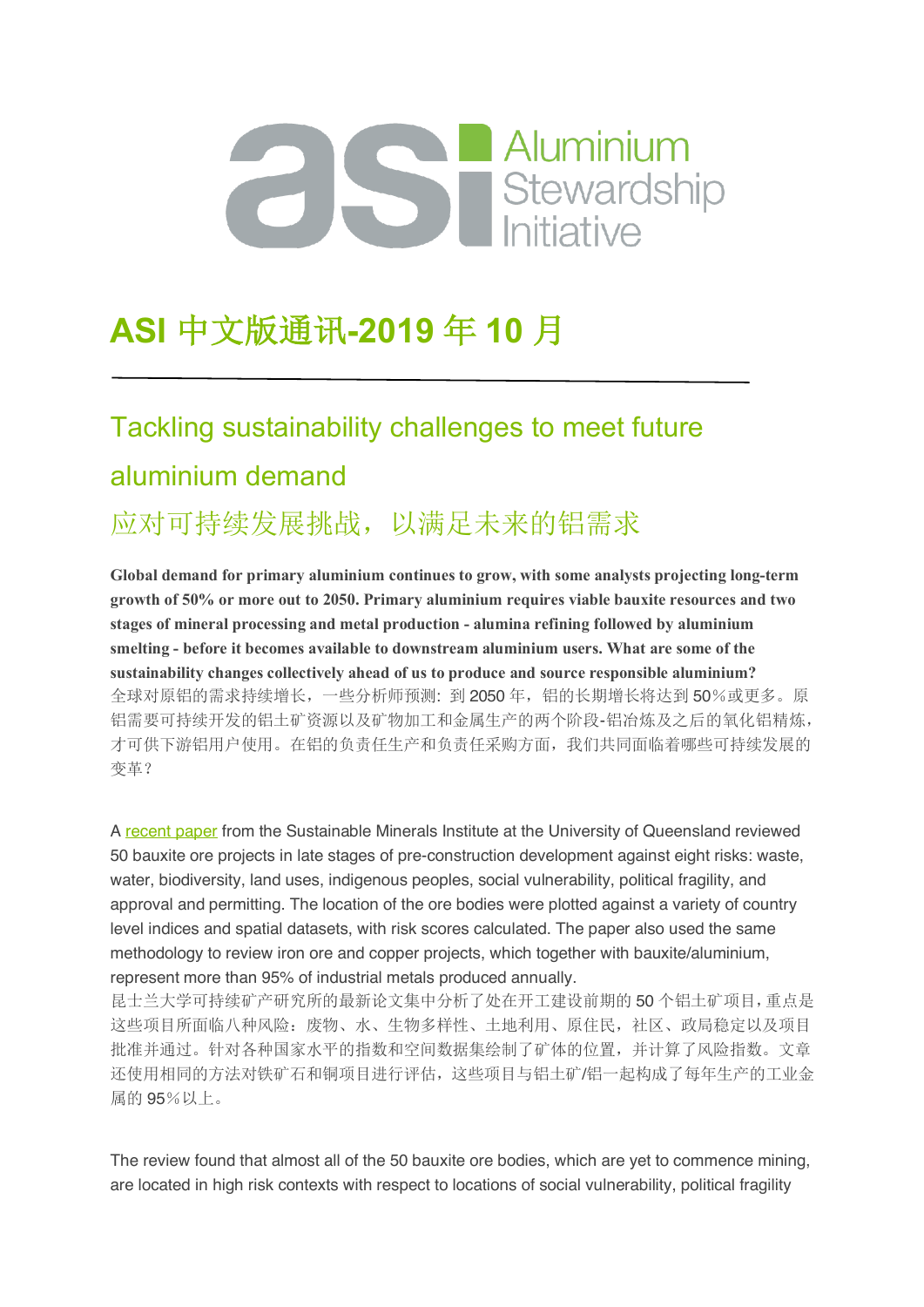and poor resource governance. This means that to meet future demand for primary aluminium, the coming wave of bauxite mining projects will require innovation and evolving best practice to tackle complex social and sustainability issues in their design and development.

审查发现,在尚未开始开采的 50 个铝土矿矿体中,就社区、政局稳定和资源管理不善的地点而言, 几乎都处于高风险环境中。这意味着,为了满足未来对原铝的需求,对即将开始的铝土矿开采浪潮 需要创新和不断发展的最佳实践,以解决其设计和开发中复杂的社会和可持续性问题。

However, mining is by no means the only sustainability challenge facing metal supply chains. For aluminium, climate change and GHG emissions, large-volume wastes from mineral processing, human rights issues, biodiversity and ecosystem services and supporting a circular economy through recycling and sustainable consumption are also critical, and most flow through the entire value chain. ASI works to enhance access and flow of relevant information through our Certification program, for both the ASI Performance Standard and ASI Chain of Custody Standard. 但是,采矿绝不是金属供应链面临的唯一可持续性挑战。对于铝而言,气候变化和温室气体排放、 来自矿物加工、人员问题、生物多样性和生态系统产生的大量废物,以及通过循环利用和可持续消 费来支持循环经济也至关重要,其中大部分流经整个价值链。 ASI 致力于通过我们的 ASI 绩效标准 和 ASI 监管链标准的认证计划来增强对相关信息的了解和互通。

ASI will be conducting a major review of its standards and certification program during 2020-2021. We are interested to hear from a range of stakeholders on their expectations for ASI now and into the future, to feed into our standards development processes. Please get in touch with us at info@aluminium-stewardship.org with your thoughts.

ASI 将在 2020 年至 2021 年对其标准和认证计划进行重大修订。我们很高兴听到利益相关者对 ASI 现在和将来的期望,以将其纳入我们的标准制修定流程。如果您有任何想法,请通过 info@aluminium-stewardship.org 与我们联系。

## ASI successfully passes ISEAL Standards Setting Code independent evaluation ASI 成功通过 ISEAL 标准制定准则独立评估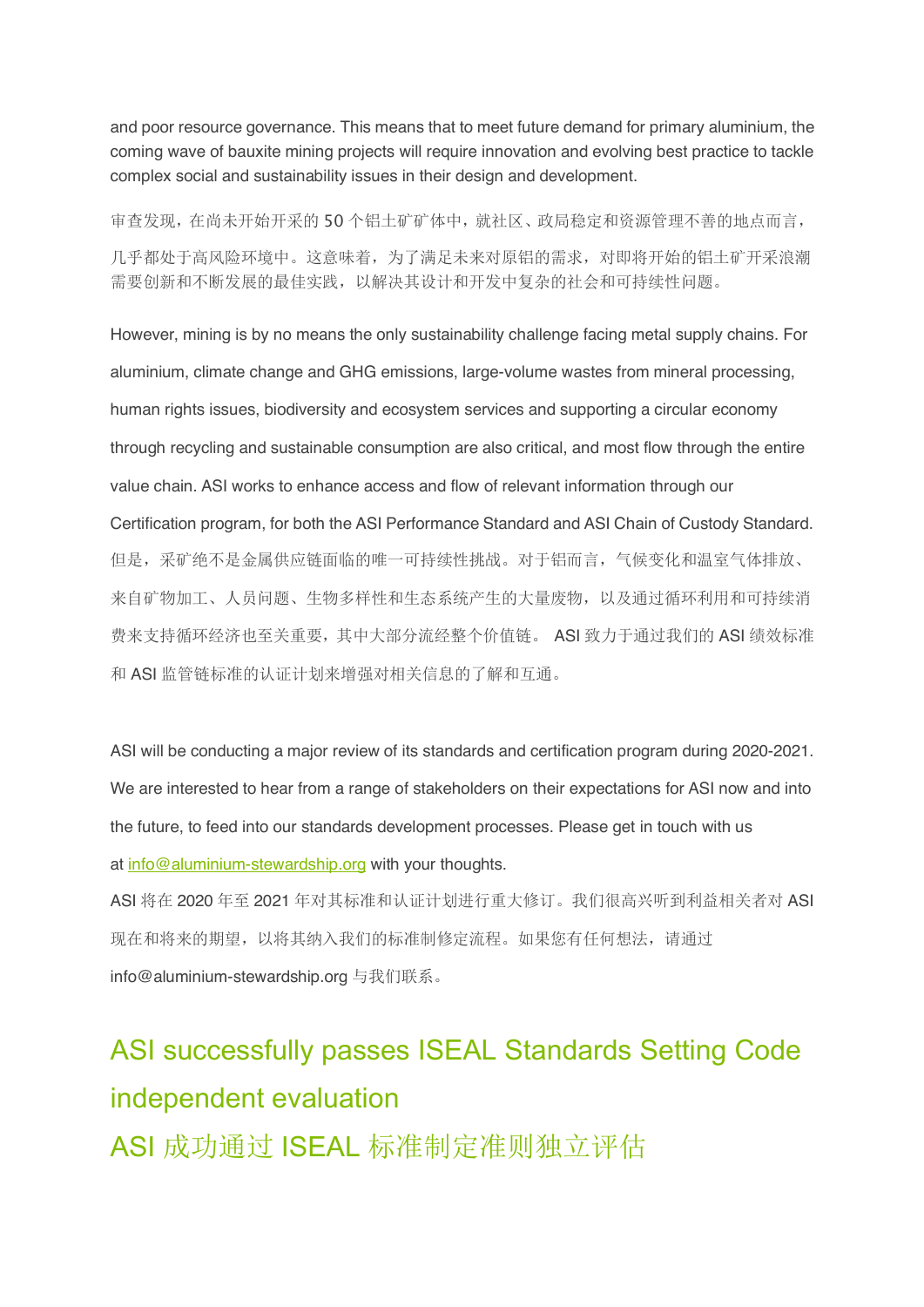**ASI is an associate member of the ISEAL Alliance, and we are working towards full membership under their current structure. This month we received a successful Independent Evaluation of our compliance with the ISEAL Standards Setting Code.**



**ASI** 是 **ISEAL** 联盟的准会员,我们正在努力在其现有结构下争取正式会员资格。本月, 我们成功地完成了对 **ISEAL** 标准制定准则遵守情况的独立评估。

The independent evaluation noted two minor non-conformance areas which have now been addressed with some updates to ASI's Standards Setting Procedure. Several observations were also shared by the independent evaluator, one of which has also been addressed. Another will be an input into a planned review of ASI's Complaints Mechanism in 2020.

独立评估指出了两个较小的不符合项领域,我们对此就 ASI 的标准制定程序进行了更新。独立评估 者也分享了几项意见,其中一项已得到解决。另一项将在 2020 年对 ASI 的投诉机制进行计划中的 审核。

We have appreciated the opportunity to continue to improve ASI's systems, and are also working towards planned compliance evaluations for ISEAL's Assurance Code and Impact Code over the next 12-18 months.

我们很高兴有机会继续改进 ASI 的系统,并正努力在接下来的 12-18 个月内计划对 ISEAL 的《保证准则》和《影响准则》进行合规性评估。

#### ASI is expanding its team ASI 团队正在不断壮大

**As our ambitions and workload continue to grow, ASI is expanding its team in 2020 to increase our capacity to deliver outcomes and impact for all stakeholders.**

#### 随着我们的志向和工作量的持续增长,**ASI** 将于 **2020** 年扩展团队,以提高我们为所有 利益相关者提供成果和影响的能力。

ASI will continue to have three Directors, covering Standards, Assurance and Impacts and Partnerships. Krista West will shift her role from Director of Learning to Director of Standards, and will lead ASI's standards revision activities during 2020-2021. Sam Brumale will continue his important role as Director of Assurance, and Marieke van der Mijn will also continue her role as Director of Impacts and Partnerships.

ASI 将继续保有三名董事,分别负责标准、保证、影响和合作伙伴关系。 Krista West 将从学习总 监转变为标准总监,并将在 2020-2021 年期间负责 ASI 的标准修订工作。 Sam Brumale 将继续担 任保证总监的重要角色, Marieke van der Mijn 也将继续担任影响力和合作伙伴关系总监。

Two new Manager-level roles are currently being recruited - an ASI Learning Manager, and an ASI Data Governance Manager - with a view to commencement in January 2020. These positions will report to our Directors above, and play key roles in our collaborative team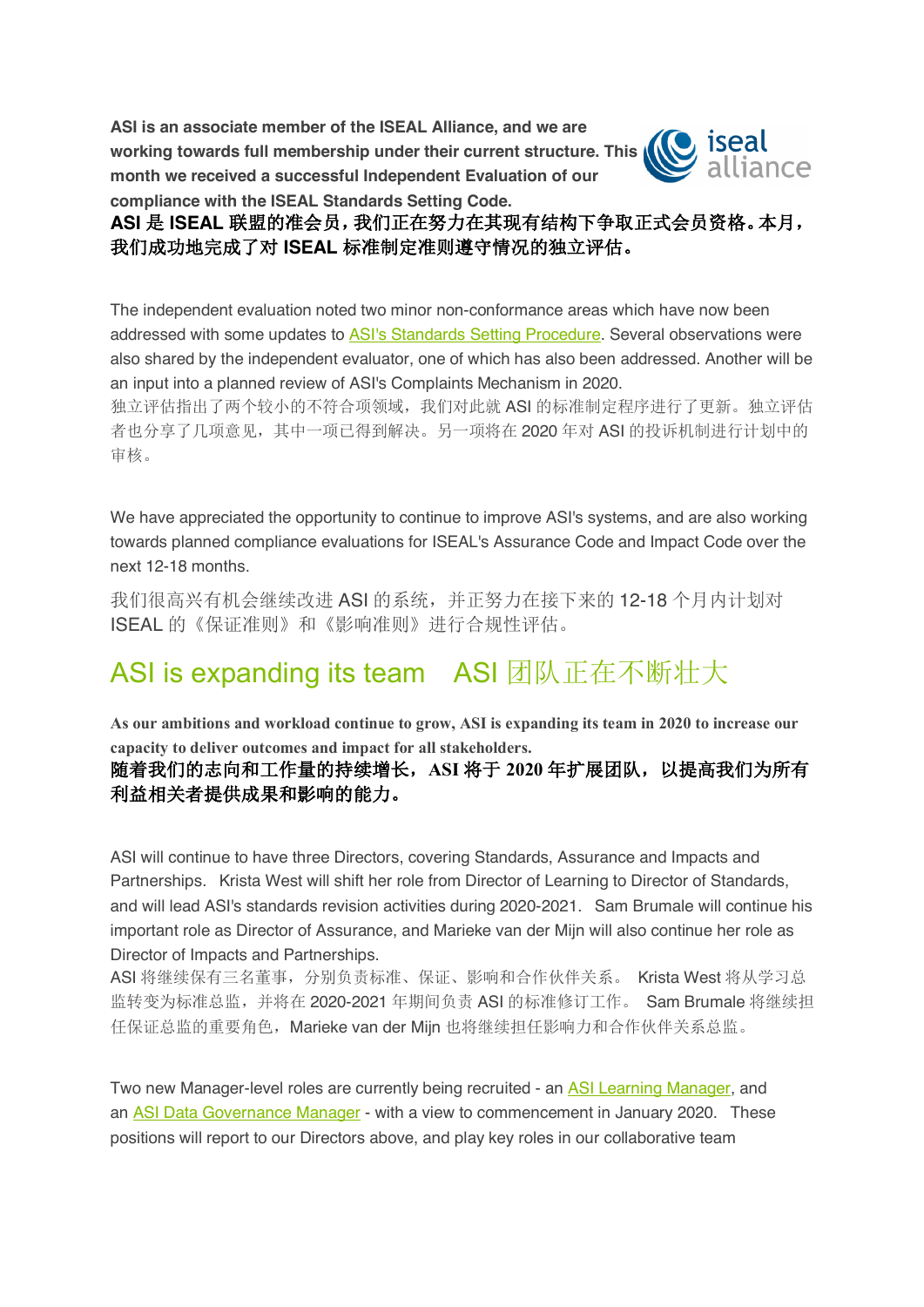environment to support capacity building, streamline workflows, and continue our focus on data quality and availability.

目前我们正在招聘两名新的经理级职位-ASI学习经理和ASI数据管理经理-将于2020年1月开始。

这两个职位将向上述董事报告,并在我们的协作团队环境中发挥关键作用以支持能力建设,简化工 作流程并继续对数据质量和可用性的关注。

#### ASI Certifications update ASI 认证更新

In October, we announced two new certifications against the ASI Performance Standard.

10 月, 我们宣布了两项针对 ASI 绩效标准的新认证。

1. Alcoa has achieved Certification for Alcoa Aluminerie de Baie-Comeau in Canada, aluminum smelting, casthouse and administrative associated facilities. Consult the summary audit report.

美铝公司已经获得了其在加拿大的 Aluminerie de Baie-Comeau 铝冶炼厂、

铸造厂和行政相关设施的绩效标准认证。

2. Schüco International KG achieved Performance Standard certification -- Material Stewardship focus for its headquarters in Bielefeld / Germany and the subsidiaries Schüco Wertingen/Germany, Schüco France, Schüco Italia and Schüco UK (United Kingdom). Consult the summary audit report.



旭格国际作为工业用户,其位于德国比勒费尔德的总部以及德国 SchücoWertingen /子公司, Schü

co 法国, Schücoltalia 和 SchücoUK (英国) 获得了针对其铝材料管理的 ASI 绩效标准认证。

#### ASI MEMBERSHIP NEWS

### ASI 会员新闻

In October, ASI welcomed three new members bringing the total number of ASI members to 102. For more information about ASI membership, please visit the Join ASI page on our website! 十月份, ASI 迎来了三家新会员, 使 ASI 成员总数达到 102 个。有关 ASI 会员资格的更多信息, 请 访问我们网站上的 Join ASI 页面!

#### Japan Aluminium Association 日本铝业协会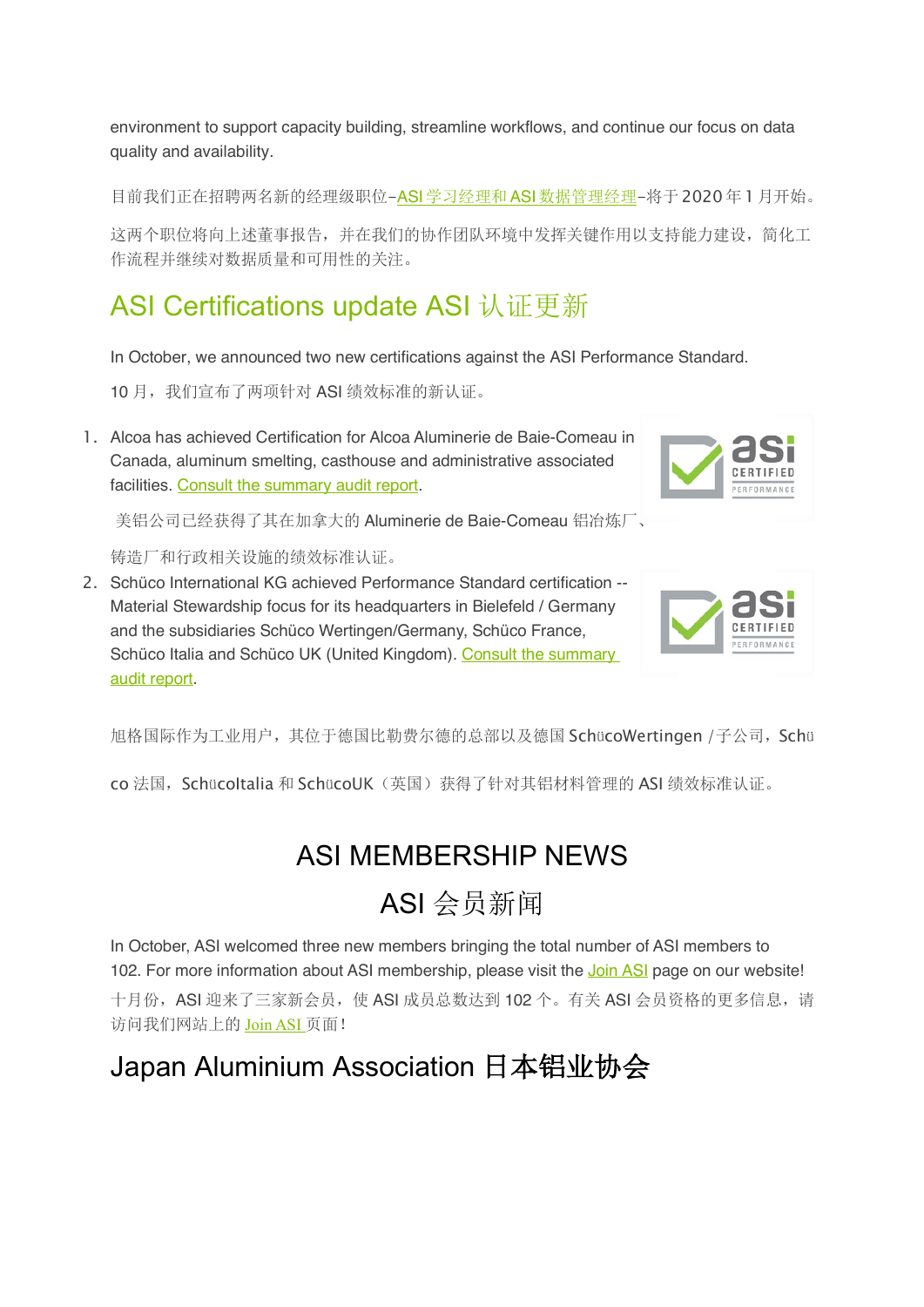Japan Aluminium Association(JAA) was established in 1947. Around 130 aluminium related companies are members of JAA. Their business fields include aluminium fabrication, aluminium alloy refining and trading etc. JAA plays a central role for Japanese aluminium industry, such as in public relations, environment, health & safety, statistics, research & development and more.



日本铝业协会(JAA)成立于 1947 年。JAA 约有 130 家

与铝业有关的会员公司。他们的业务领域包括铝加工、铝合金精炼和贸易等。JAA 在日本铝业中发 挥着核心作用,包括在公共关系、环境、健康与安全、统计和研发等方面。

## International Bauxite Alumina & Aluminium Society (IBAAS)国际铝土矿氧化铝和铝业协会(IBAAS)

IBAAS was set up and registered in India in 2012 by professionals active in various fields of aluminium industry. The founders of this society worked in various areas of Aluminium industry in India and abroad and brought a rich experience in bauxite, alumina, aluminium and downstream fields. IBAAS has successfully organized eight International events of Aluminium Industry in Asia and Africa during the 2012-2019 period.



IBAAS 由活跃于铝工业各个领域的专业人士于 2012 年在印度成立并注册。该协会的创始人曾在印

度和国外的铝工业各个领域工作,并在铝土矿、氧化铝、铝和下游领域拥有丰富的经验。 IBAAS 在

2012-2019 年期间成功组织了八次亚洲和非洲铝工业国际活动。

*"The benefit of joining ASI is the opportunity for networking, access to research material and work on sustainability aspects of aluminium industry. We look forward to collaborating with ASI on joint events in India.*

*– Dr. Ashok Nandi, President, IBAAS. "*

"加入 ASI 的好处是有机会建立联系,获得研究材料并从事铝工业可持续性方面的工作。我们期待

与 ASI 在印度联合开展活动进行合作。

– IBAAS 总裁 Ashok Nandi 博士。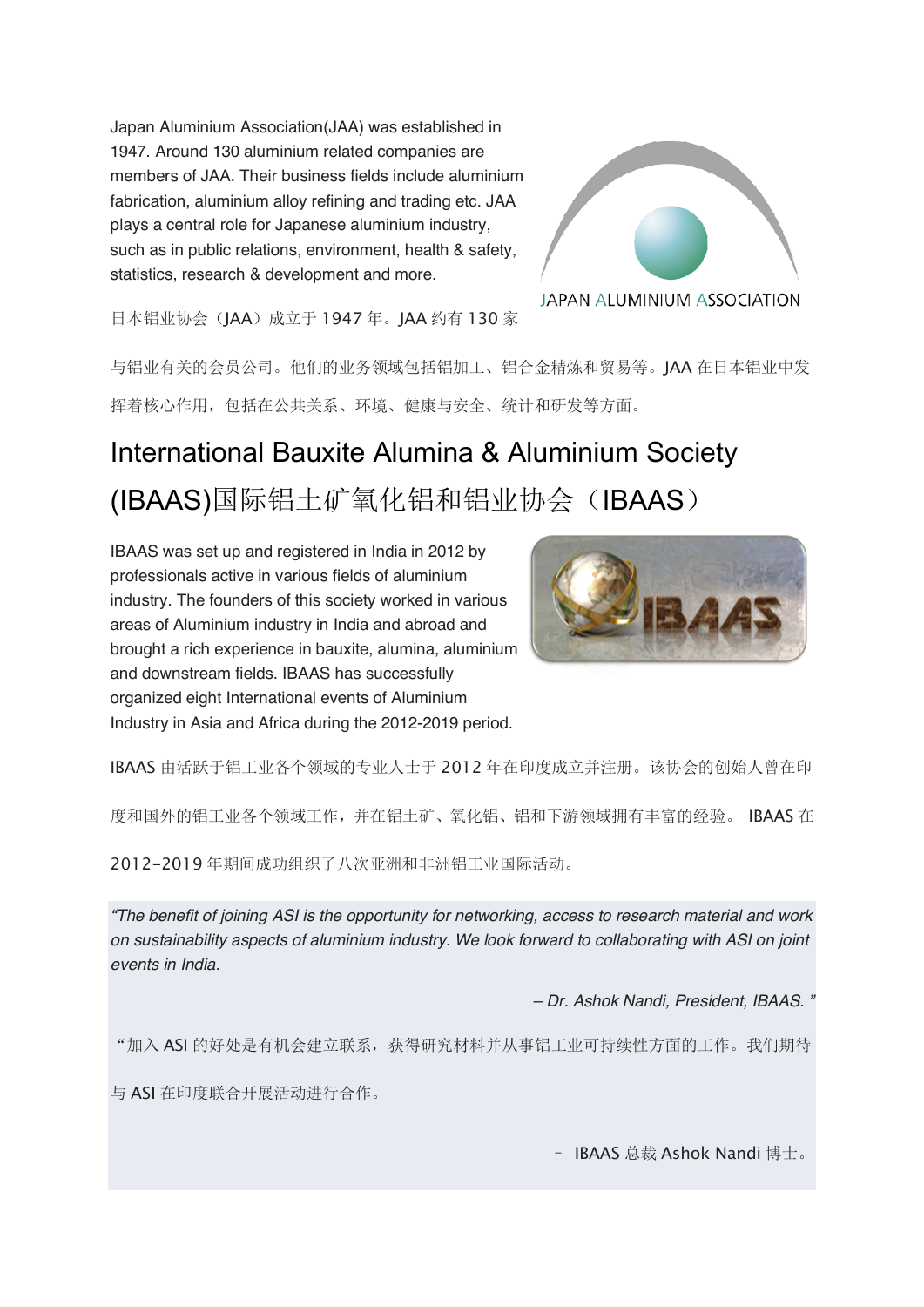## Liberty Aluminium Dunkerque 法国 Liberty 铝业敦刻尔克铝厂

Located in Northern France, the Aluminum Dunkerque plant was founded in 1991. It is the largest primary aluminium smelter in Europe, specialising in the manufacture of aluminium slabs and ingots with over 99% purity, which have a high level of demand across a range of value added applications in the transport, automotive, aerospace, packaging, building and construction industries.



位于法国北部的 Dunkerque 铝厂始建于 1991 年。它是欧洲最大的重要铝冶炼厂,专门生产纯度

超过 99%的铝坯和铸锭,这些铝锭和铸锭在交通、汽车、航空航天、包装、建筑和建筑行业中均有

增值应用。

*"We are very proud to announce our membership to ASI. We strongly believe that joining ASI will help in promoting the low-carbon footprint of the aluminium produced at Liberty Aluminium Dunkerque"*

*– Guillaume de Goÿs, Managing Director of Liberty Aluminium Dunkerque*

"我们为宣布加入 ASI 感到非常自豪。我们坚信加入 ASI 将有助于促进 Liberty Aluminum

Dunkerque 生产铝的低碳足迹"

–Liberty 铝业 Dunkerque 总经理 Guillaume deGoÿs

# education AI webinars

In-Person Training: London, November 4, 2019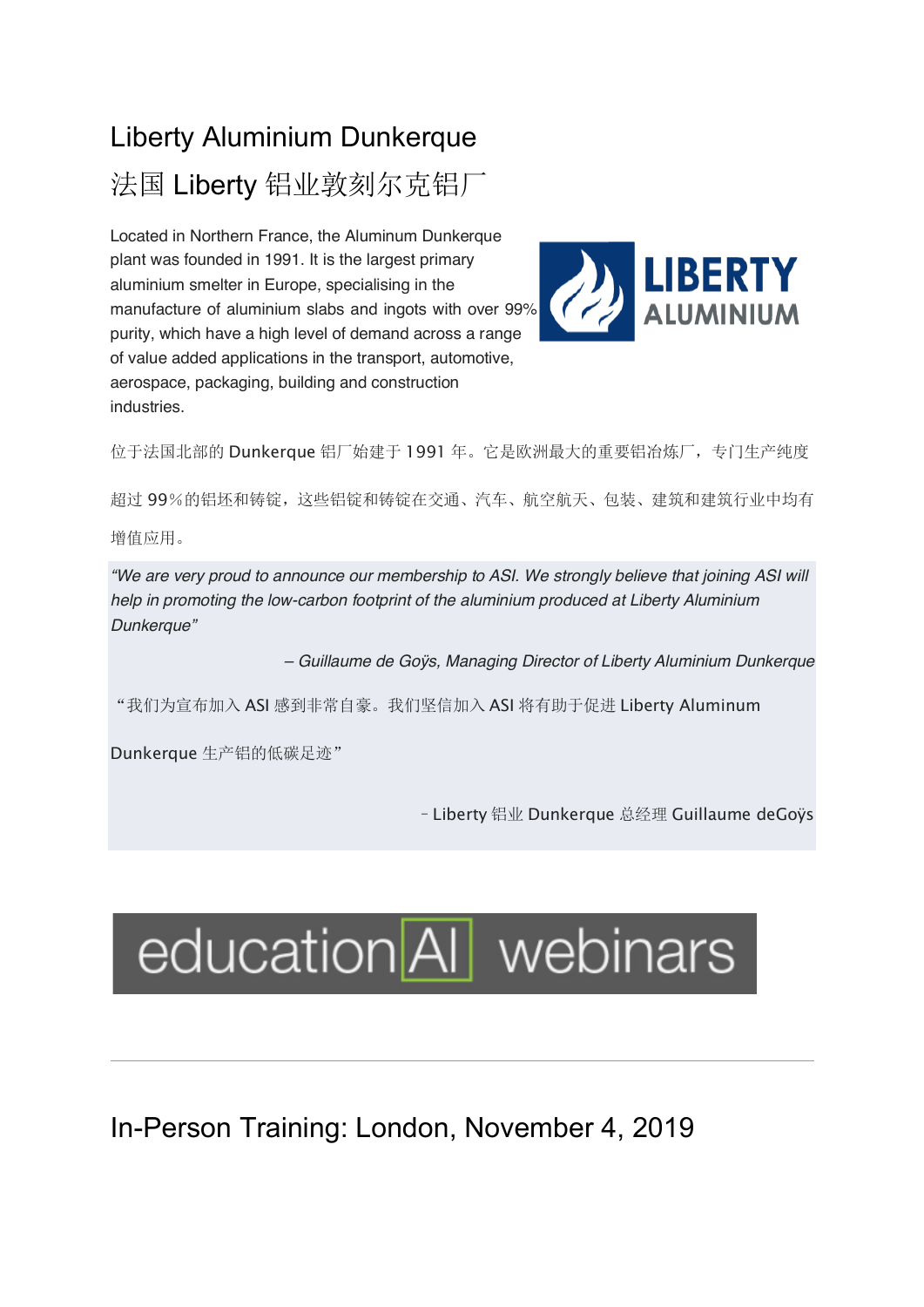#### 现场培训:伦敦,2019 年 11 月 4 日

**Join us in London on November 4 for a day-long members training workshop.** The training will cover the entire ASI experience from membership to selling ASI material. We will look at preparing for the audit, which requirements apply to you depending on your supply chain activities, and how to navigate the chain of custody system. The workshop is free for ASI members, and USD100 for non-members.

11 月 4 日 伦敦, 参加为期一天的会员培训研讨会。培训内容将涵盖从会员申请到销售 ASI 材料的 整个流程的相关事项。 我们将着眼于从准备认证,哪些要求适用于您,以及如何实施监管链认证等 内容。 ASI 会员免费参加此次研讨会, 非会员单位需付费 100 美元。

**There are six spots still available, if you're interested in attending, please contact**Krista **today before registrations closes!**还有六个位置,如果您有兴趣参加,请在报名截止之前立即与 **Krista** 联系!

### In-Person Training: UAE, November 14, 2019 现场培训:阿联酋,2019 年 11 月 14 日

Join us in Dubai (hosted by ASI Member EGA at one of their training centres in Jebel Ali) on November 14 for a day-long members training. The training will cover the entire ASI experience from membership to selling ASI material. We will look at preparing for the audit, which requirements apply to you and how to navigate the chain of custody system. The workshop is free for ASI members, and USD100 for non-members.

加入我们于 11 月 14 日在迪拜(由 ASI 会员 EGA 在其位于 lebel Ali 的其中一个培训中心主办)举

办的为期一天的会员培训。培训内容将涵盖从会员申请到销售 ASI 材料的整个流程的相关事项。 我 们将着眼于从准备认证,哪些要求适用于您,以及如何实施监管链认证等内容。非会员单位需付费 100 美元。

**If you're interested in attending, please contact** Krista **as soon as possible!** 如果您有意向参加,请尽快与 **Krista** 联系。

In-Person Training: China, December 4, 2019 现场培训:中国昆明,2019 年 12 月 4 日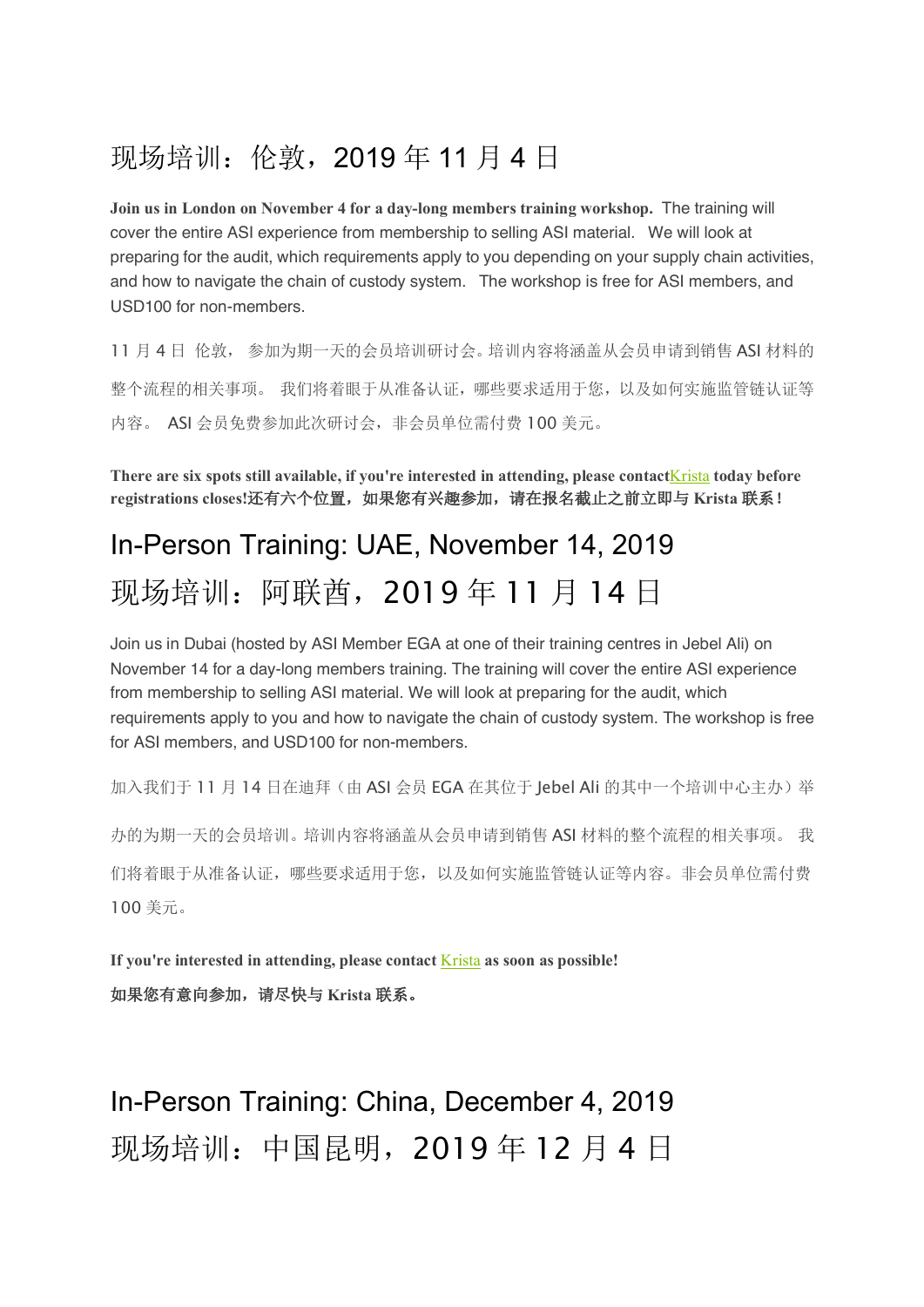Join us in Kunming on December 4 for a day-long members training presented in Chinese. The training will cover the entire ASI experience from membership to selling ASI material. We will look at preparing for the audit, which requirements apply to you and how to navigate the chain of custody system.

12 月 4 日在云南昆明加入我们为期一天的中文培训。培训内容将涵盖从会员申请到销售 ASI 材料的 整个流程的相关事项。 我们将着眼于从准备认证,哪些要求适用于您,以及如何实施监管链认证等 内容。

**If you're interested in attending, please contact** Krista **as soon as possible!**

培训活动免费。如果您有意向参加,请尽快与刘莹联系。电话:**13520875299**

**ASI Annual General Meeting 2020 - Save the Date!**

2020 年 ASI 年度会员大会-保存日期!

**ASI's 2020 AGM Week will be held in Longkou, Shandong province in China, during the week of May 18, 2020. We greatly appreciate the support of the Nanshan Group in hosting our 2020 meetings.**

Don't forget to add the date to your calendars for 2020, as it promises to be another great ASI event! ASI 的 2020 年度股东大会周将在 2020 年 5 月 18 日那 周在中国山东省龙口市举行。我们非常感谢南山集团在协 办 2020 年会议方面的支持。

不要忘记将日期添加到 2020 年的日历中,因为它有望成

为另一项伟大的 ASI 活动!

More information on the 2020 ASI AGM.

9th IBAAS International Conference & Exhibition 第九届 IBAAS 国际会议与展览会